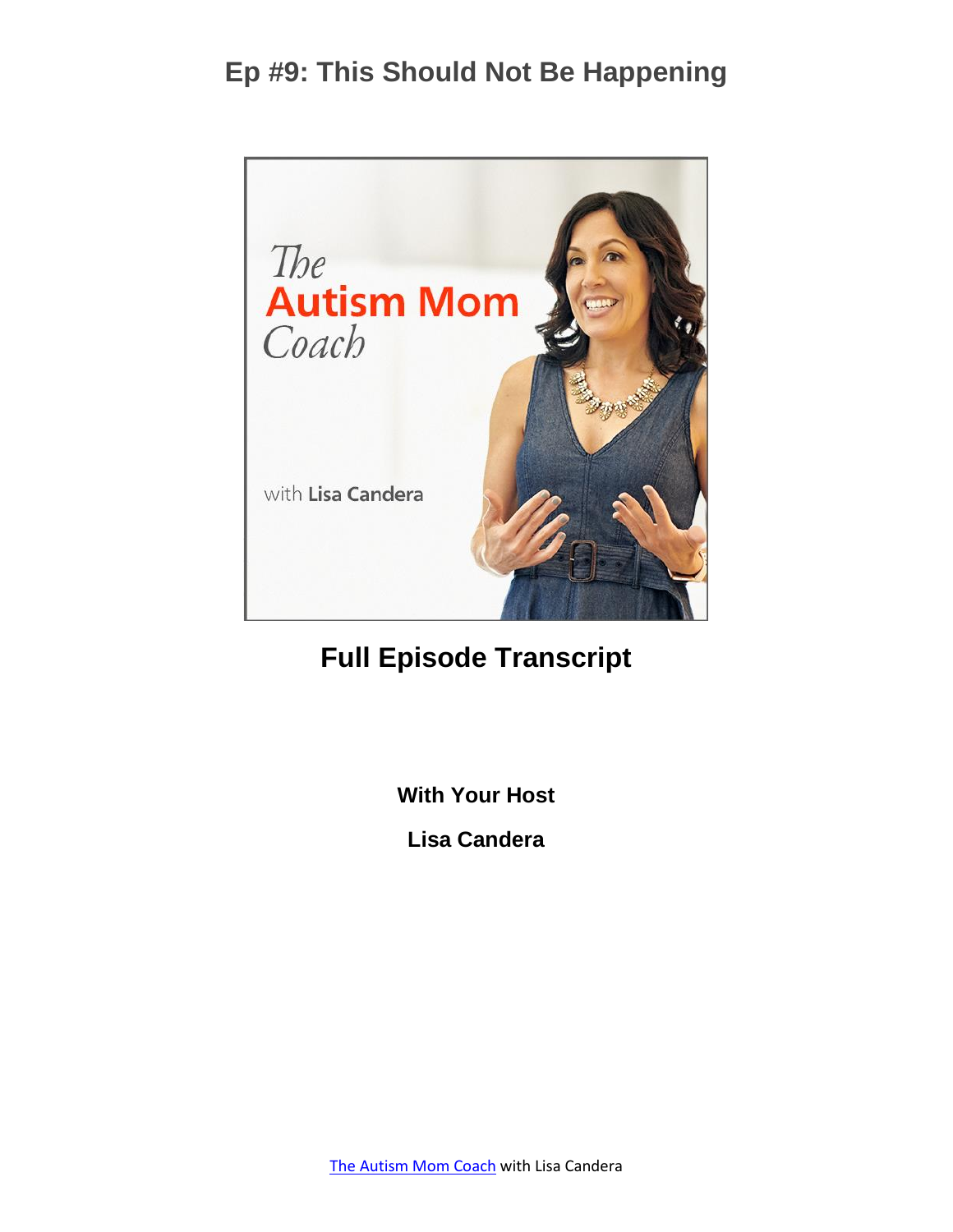Episode nine, This Should Not Be Happening. When it comes to parenting your child with Autism do you find yourself thinking, saying or shouting, "This should be not be happening?" If so you are not alone. Keep listening.

Welcome to *The Autism Mom Coach*, a podcast for moms who feel overwhelmed, afraid, and sometimes powerless as they raise their child with Autism. My name is Lisa Candera. I'm a certified life coach, lawyer, and most importantly I'm a full-time single mom to a teenage boy with Autism. In this podcast I'll show you how to transform your relationship with Autism and special needs parenting. You'll learn how to shift away from being a victim of your circumstances to being the hero of the story you get to write. Let's get started.

Hello everyone and welcome to the podcast. Today I want to talk to you about a situation that I and many of my clients struggle to handle which is when things do not go the way we think that they should, or when things suck because sometimes they do.

Before we get to that I want to read a podcast review from Jamie Gregory Designs titled A Powerful Resource. Jamie writes, "Lisa's podcast and coaching program is lifechanging for parents raising Autistic children. Two months ago, I was at an all time low during our journey of raising our four year old Autistic twin boys. And I'm so grateful that I discovered The Autism Mom Coach. I really appreciate Lisa's honesty, sincerity and compassion.

She has helped me tremendously to better understand meltdowns and increase my self-awareness of my thoughts and feelings as a special needs parent. As special needs parents we often feel helpless and isolated. It's so refreshing to be connected with someone like Lisa who gets it and empowers us to navigate this difficult journey." Thank you so much, Jamie for taking the time to write that wonderful review.

As you may have noticed from the review, Jamie is a client of my one-onone coaching program and she has made incredible progress in just a few short weeks that we've been working together. Jamie is a mother of twin four year old boys both diagnosed with Autism at the beginning of COVID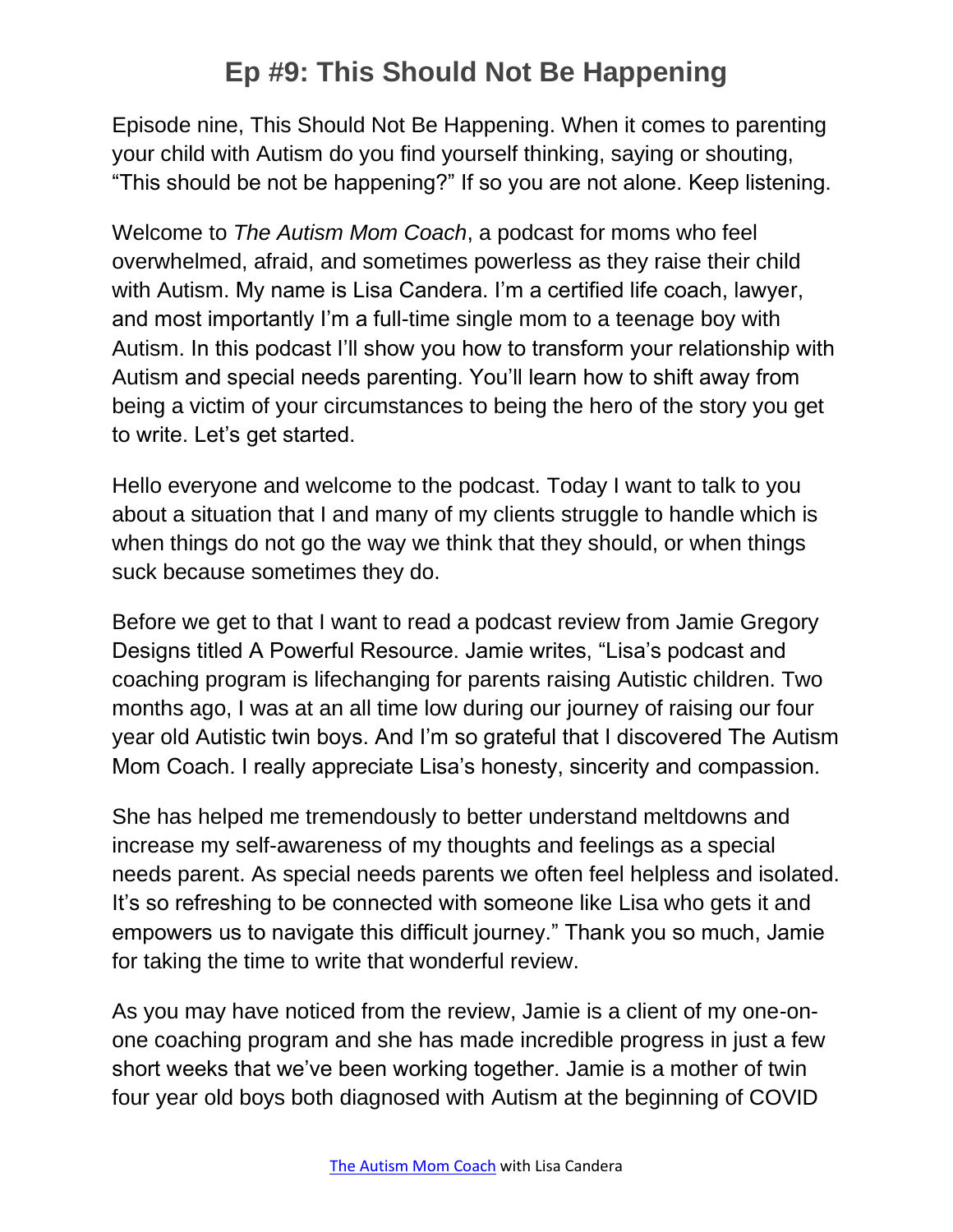which I like to tell her is the equivalent of walking uphill in the snow both ways.

And today's topic is one that Jamie and I recently coached on. She and her husband are training to run a half marathon trail run and just one week before the race the entire household comes down with a nasty stomach bug. I'll talk more about Jamie's run in an upcoming episode. But let's just say that getting sick the week before the race was not how she had planned it, but yet, that's what happened. When how we plan things or how we think they are supposed to go and then how they actually are a clash, it can be really painful.

Before we get to how to process this pain I want to talk about where this thought or belief that things are supposed to be a certain way comes from. Because personally I don't believe that any of us knows how life is supposed to go. But we have these ideas about how it should be or at least how we want it to be. And just like any other thoughts, these thoughts come from our upbringings, our families, our friends, our social conditioning and social media, just to name a few. But these are all fantasies because nothing is guaranteed.

Still though we plan our days, and our years, and our lives around our thoughts about how things should be. I think this is especially so for women when it comes to motherhood. We think about the type of mother we will be, the things we will do with our children, the milestones we will celebrate, the schools they will attend, and the vacations we will take. And we all have ideas about how these things should go.

For example, I have two friends both single parents who recently told their children that they will be going to Disney this summer. Both parents had planned these elaborate ways to reveal the vacation that they had been saving up for and planning to their children. The first friend's kids reacted in exactly the way I imagine he had hoped. They cheered and they hugged one another and everyone was so excited.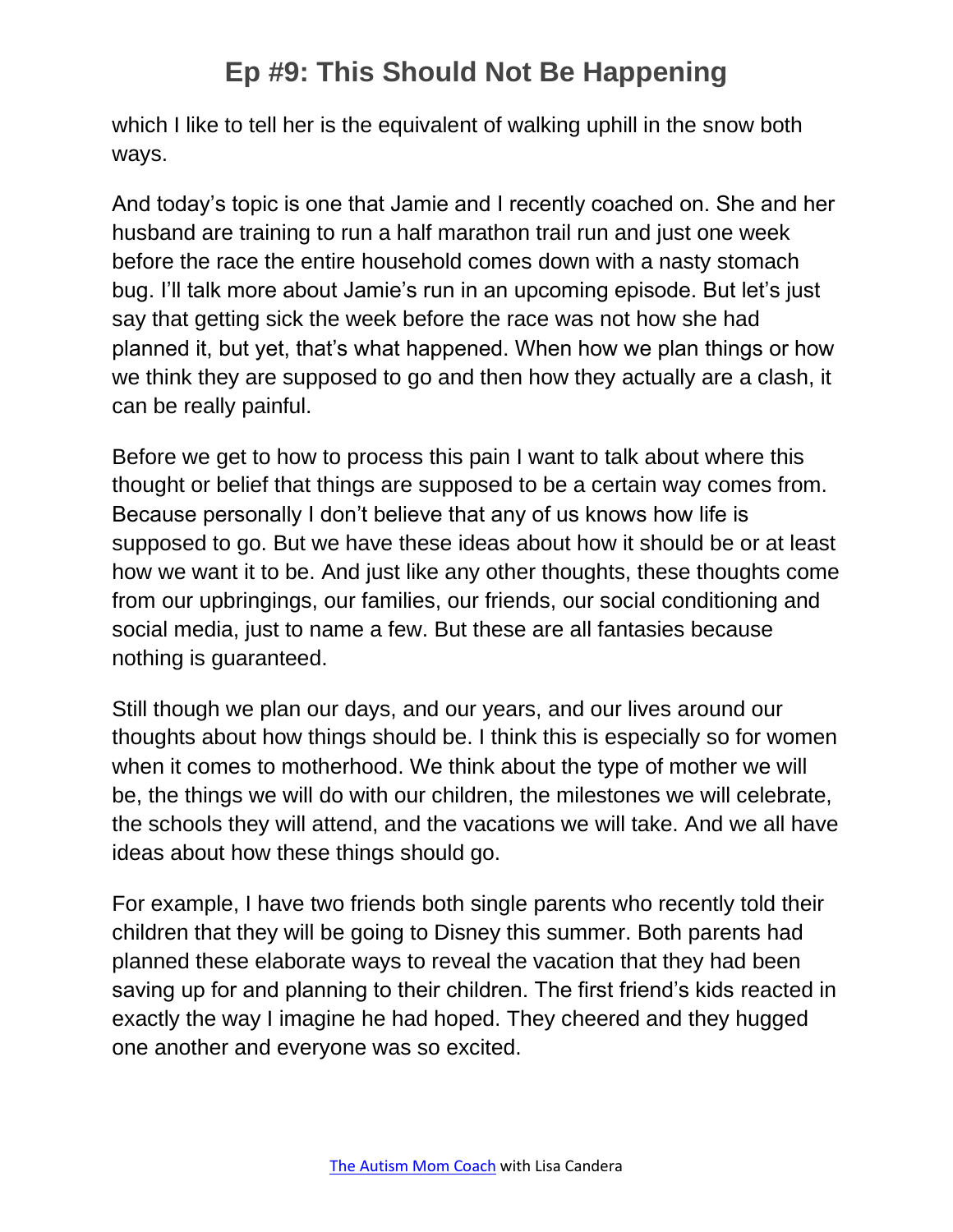The second friend's kids, well, they appeared excited at first but they became quickly frustrated when they learned that they would need to wait until June. And then when one of the children found out that he would have to take an airplane to get to Disney, well, that did it. He ran from the room screaming, no, and crying. Not the way my friend had imagined it but that's how it went. And even in the areas where we don't have detailed plans or dreams about how life should be we definitely have a lot of ideas about how it should not be.

Our kids should not have Autism. They should not struggle as much as they do. They should not hit themselves, or others, or us. We should not have to call 911 on our children. We should not have to replace another TV, or iPhone, or iPad because, well, you know. So, there is how we think it should or should not be and how it actually is. And when fantasy and reality clash it creates conflict for us. And this is painful.

Another example, so a couple of weeks ago my son and I were interviewed by the local news about our experience at the Autism Unit of The Hospital for Special Care in Connecticut. My son was really proud to share his story and he did such a beautiful job talking about his inpatient and partial hospitalization experiences. I'll put the link to the interview in the show notes for those of you interested in seeing the interview and learning more about The Hospital for Special Care.

In some ways this interview, it felt like a victory lap, the family at rock bottom and struggling to the family offering their story to others and moving off into the sunset. No, that's not how it works in real life. Just a few days after this interview my son was readmitted to the partial program for additional support. And the thought I kept finding myself coming back to was this shouldn't be happening. Now, the experience of seeing my son struggling was painful and that pain was unavoidable. I love him, I don't want to see him suffer.

But my thoughts, this should not be happening, we are back to square one, these thoughts created a lot of suffering. This is an important distinction because there is a difference between pain and suffering. So, pain is part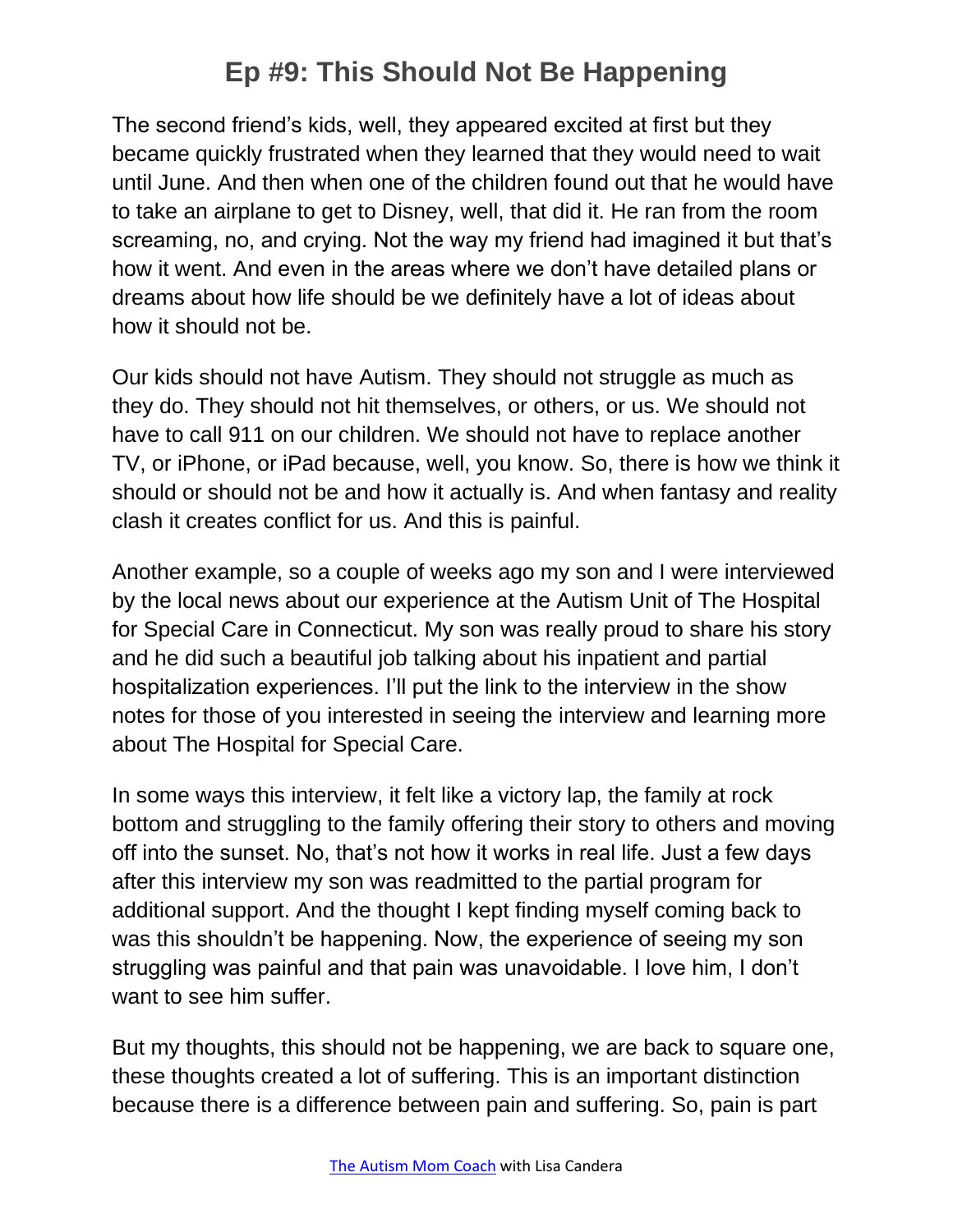of the human experience and it's unavoidable. As human beings who are connected to others, we're going to feel pain. We're going to feel negative emotions. That's part of being human. Suffering, however, suffering is optional. Suffering is what happens when we resist our pain and we push against it.

So, every time I think about pushing against pain I think of having a contraction. So, the pain of a contraction is unavoidable, unless you get that epidural real quick. So just imagine, you have a contraction, it goes up, up, up and then it recedes. And so now you're between contractions. Imagine between contractions that you hold your breath and you tell yourself, this is too much, I shouldn't have to feel this way. This is awful. That resistance will cause suffering because again, the pain is unavoidable, it's going to happen.

Just like the physical pain of having a contraction for example is unavoidable, the emotional pain of a sick parent, or a child who is struggling, or having to cancel plans, that's unavoidable. But the suffering caused by thoughts like, my dad should not be sick, my child should not be hurting himself, and we are back to square one. All of those thoughts, they are optional. All of those thoughts that cause suffering I like to think about it as pain being unavoidable and suffering being us doubling down on our own pain.

And the way that we double down on our own pain is through the thoughts that resist the pain that we're experiencing. So, the antidote to resisting reality and the suffering that it creates is acceptance. We can choose whether we double down on our own pain by telling ourselves that this should not be happening or drop into acceptance. Acceptance is allowing what is happening to be there without resisting it. But how? How do we go from fighting reality, this should not be happening, to dropping into acceptance?

Right now, it's like this, I think this depends. Now, for minor disappointments or irritations, this may be a matter of intentionally shifting your thoughts. But there will be situations where this shift is not as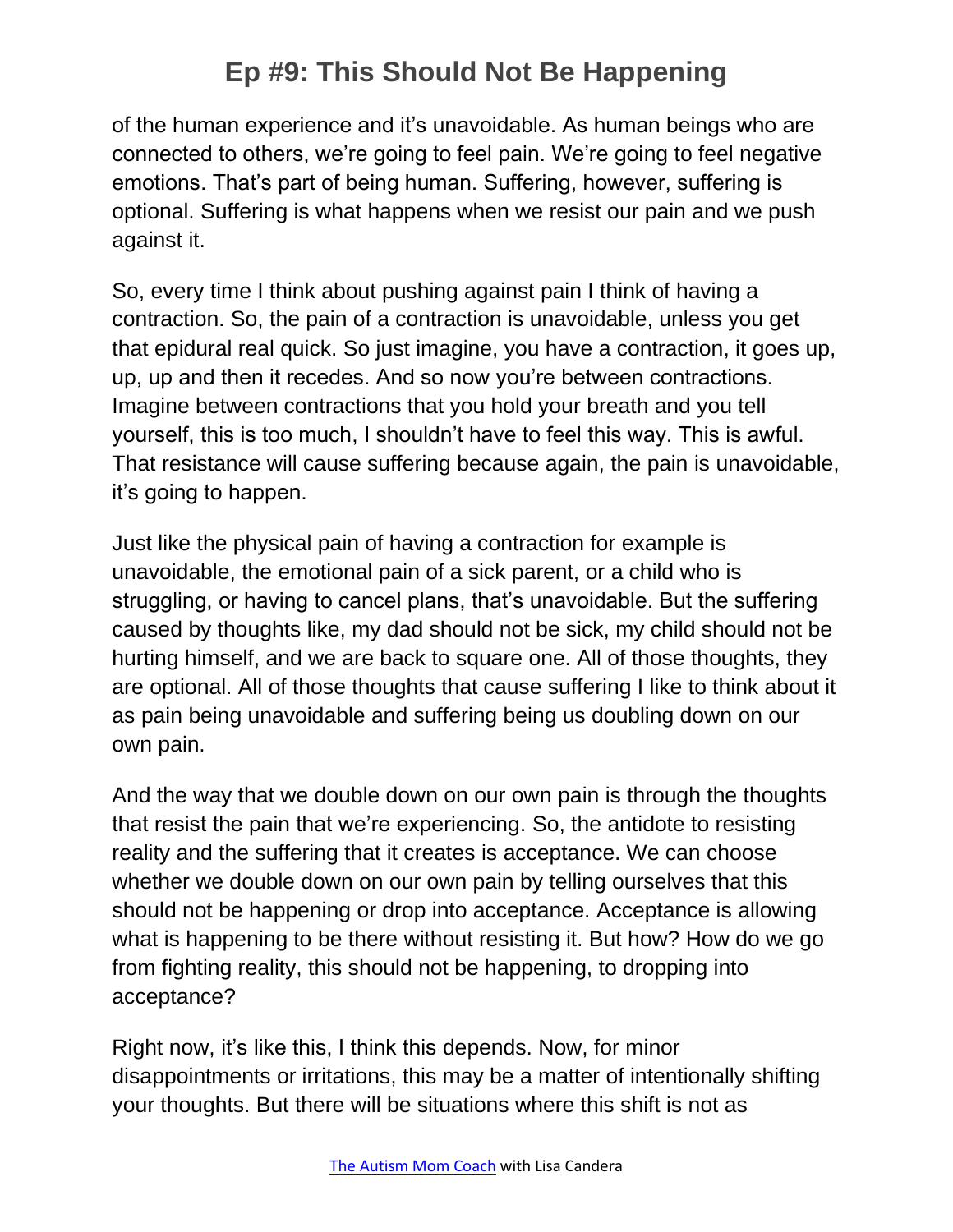seamless because we are still clinging to our anger, or our grief, or our disappointment. So, what to do. Before we can do the thought work to decide what we want to think and feel, we need to process how we are actually feeling. We need to let it out. Here's how I do this.

First, round up all of the thoughts that are creating the suffering. You can do this by talking to your partner, trusted friends, a coach, or a therapist, or even a stranger on Facebook, whatever works for you. I have a few close friends I deeply trust and I can share anything with them, even the ugly stuff. But maybe talking to someone does not feel comfortable to you or maybe it's not available in the moment that you need it. If that's the case write down all of the thoughts that are bubbling up inside of you. Gabby Bernstein calls this rage on the page. And I love this.

Have your own grown up meltdown on a piece of paper and get all of the ugly out. Don't filter, edit or judge yourself. Give yourself the gift of releasing all of these painful thoughts onto a piece of paper. I'll share a few of mine with you. I wish my child with OCD would stop asking me the same question. Now, yes, I know how ridiculous that sounds but that's what's inside of me right now and I want to get it out.

I wish my son was more Autistic. Yes, I know, judge away but right now I'm thinking that if he were more impacted then he would suffer less because he would not see the differences between himself and other children. As un-PC or cringe worthy as any of your thoughts are, get them out. I like this process of rage on a page because it gets the thoughts out of my head and it's part of the process of releasing them from my body of actually processing the emotion.

When I do this I don't do it in my journal. I take out a blank sheet of paper and I fill it up and then I rip it up or I put it in the shredder. These are not thoughts I want to keep inside of my head, my body or my journal. I want to release them.